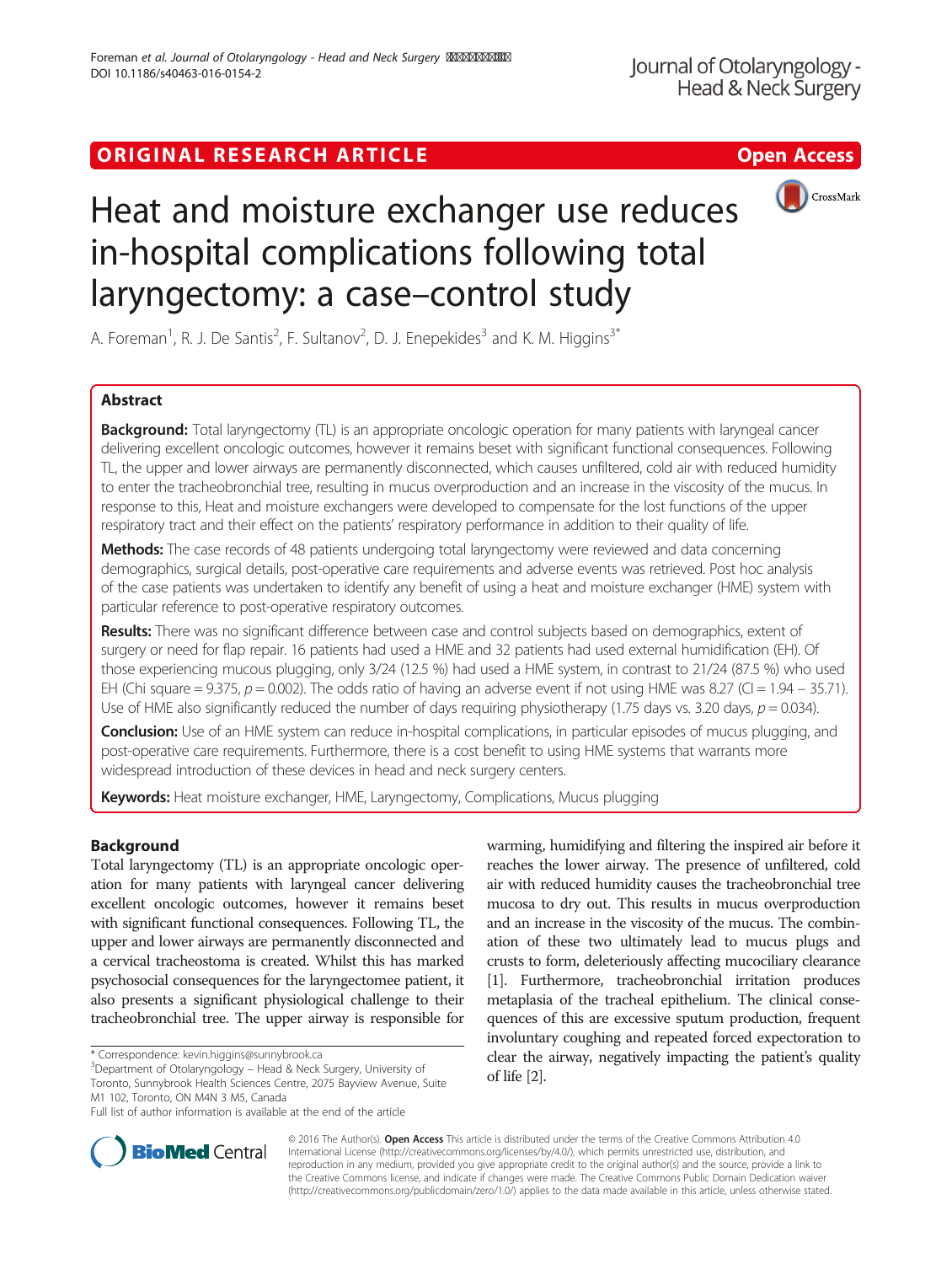Heat and moisture exchangers (HME) were introduced almost 30 years ago as a means to compensate for the lost functions of the upper respiratory tract. Additionally, their effect on the patients respiratory performance and their quality of life in the long-term have been well documented [[3](#page-4-0)]. Moreover, it has been noted that it takes at least six weeks to see improvements in pulmonary status and speech outcomes [\[4, 5](#page-4-0)]. However even in the post-operative period, the use of HME devices has proven to be effective in improving compliance with humidification delivery, reducing coughing and forced expectoration as well as improving sleeping and patient satisfaction [\[6](#page-4-0)]. Nonetheless, the impact of HME devices on significant adverse events in the immediate post-operative period has not previously been reported. We hypothesized that improved compliance with humidification by way of HME usage could reduce the need for escalation of respiratory care and prevent significant adverse events such as the management of mucus plugging. This study aimed to compare total laryngectomy patients who experienced adverse events (mucus plugging) with those who did not, and asses if the proportion of patients who used HME differed between these groups and contributed to improved clinical outcomes.

# Methods

### Study design

The Institutional Review Board of the Sunnybrook Health Sciences Centre approved this study (221–2015). A case– control study of consecutive total laryngectomy patients was undertaken to document cases of post-operative complications of mucus plugging, during the patient's hospital stay and to identify whether or not the use of HME influenced these occurrences. Analysis on the balance of 1) previous radiation exposure to the larynx and 2) presence of pre-existing respiratory conditions (COPD or Asthma), in the case and control groups, was conducted to ensure that observed results could not be attributed to these potential confounding factors. Subsequently, if a significant difference in HME use existed between these groups, post-hoc analysis will be utilized to identify if patients using HME had improved clinical outcomes in respect to their post-operative care requirements and their respiratory outcome.

# Data acquisition

All Patients who underwent total laryngectomy at Sunnybrook Health Sciences Centre by one of two attending surgeons (KH, DE) were included in the study. Data was collected by a single reviewer (RDS) and patients were assigned to the case group if they experienced postoperative adverse events (mucous plugging). All other patients were placed into the control group. Demographic data (age, gender) and surgical data (extent of pharyngectomy, use of flap closure, type of flap closure) were obtained

from the case records. Furthermore, details of the postoperative course including days in ICU, days on the general ward, frequency of suctioning, frequency of stoma care, number of days requiring suctioning and number of days chest physiotherapy was received (either physiotherapistled or nurse-led) were recorded. Finally, escalation of treatment indicated by increased humidification requirements, was recorded. After patients were placed into their respective groups, the use of, or an absence of an HME device was established; the cost of using HME for each patient was collected.

### Statistical analysis

Data was collected for the entire course of the patient's post-operative course with the clinical endpoint being hospital discharge. Summary statistics were produced for the clinical and demographic variables. Case and control subjects were matched based on gender initially, then on age (within five years) and finally the need for flap reconstruction of the pharyngeal defect. Gender matching was performed first as there were significantly more males in the study population. Age may reflect physiological performance and the need for free flap reconstruction indicated the extent of the operation. All of these factors were considered significant in predicting adverse outcomes. Matched variables were compared between the case and control groups to ensure the variables were balanced. Examination of the relationship between the case and control groups with the use of an HME was evaluated using a chi square test. Additionally, chi square analysis was used to assess if there was a statistically significant difference in the prevalence of confounding factors (previous radiation to the larynx or preexisting respiratory conditions) across the case and control groups. Post-hoc analysis, if appropriate, compared patients who used an HME with those who utilized an external humification apparatus (EH). These patient groups were compared on their length of hospital stay, days in ICU, frequency of stoma care, days requiring suctioning, days physiotherapy was conducted, frequency of nurse-led chest physiotherapy, amount of mucus, sleep quality or need for escalation of humidification. For all tests, the difference between the groups was examined via either the chi square test for categorical variables or t-test for continuous variables. Where appropriate for small value groups, Fisher's exact test was used in place of the chi square test.  $p < 0.05$ was set as the significance level. All statistics were performed using SPSS V20 (IBM Corp, Armonk, NY).

# Description of Care

All patients who had a free flap were monitored for at least 24 h in the ICU and then transferred to the ward when medically stable. All patients who did not have free flap reconstruction were monitored in a ward-based step-down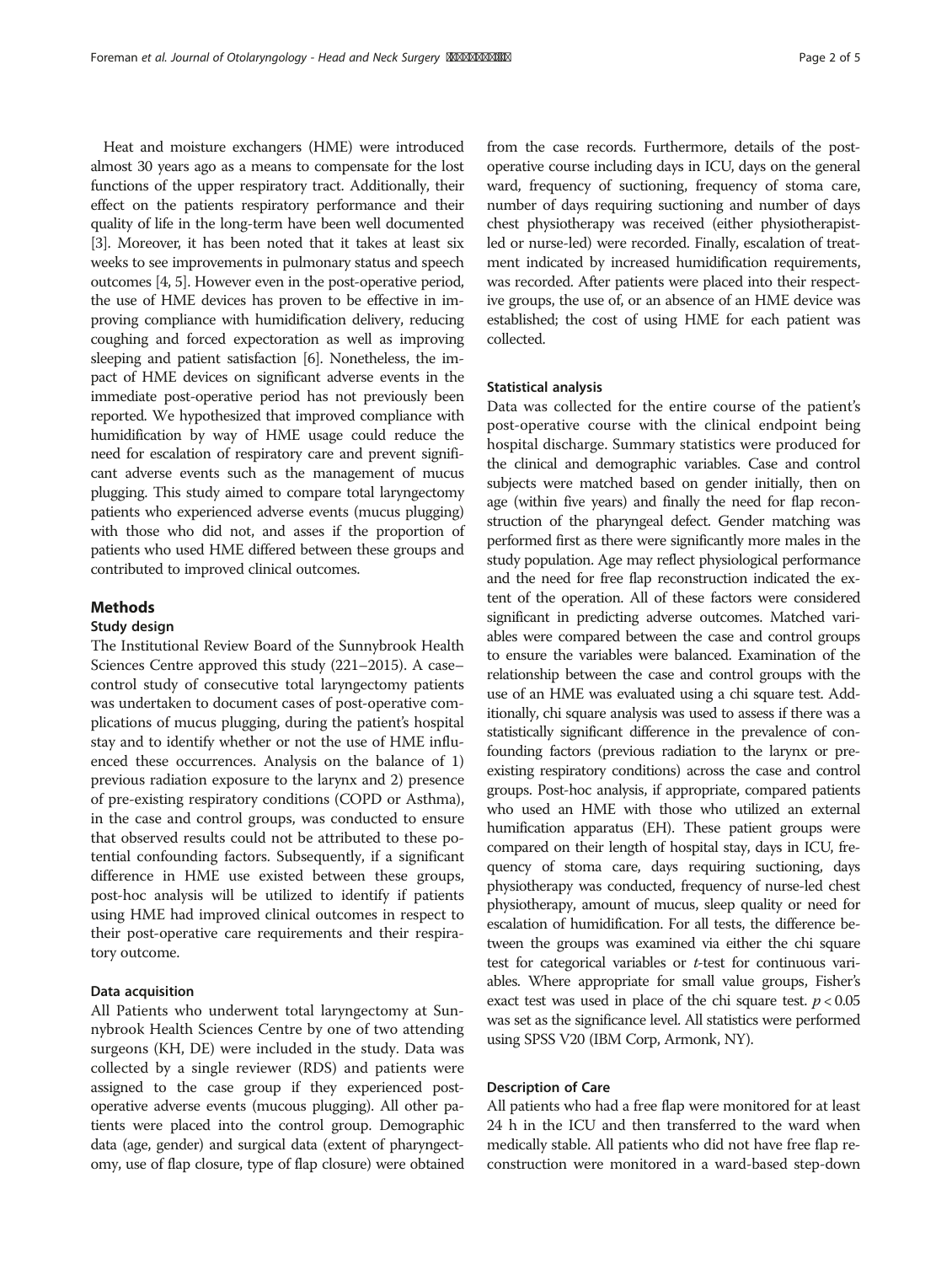unit with 2:1 nursing care until medically stable for routine nursing care.

# Results

# Demographic data

48 patients were enrolled in this study during the recruitment period. The study group included 38 males and 10 females. The mean age between groups was not significantly different (case  $= 65.33$  years, SD  $= 10.89$ , control = 61.54 years, SD = 11.60,  $p = 0.249$ ). Additionally, the matched variables proved to be balanced between the case and control group with no statistically significant difference observed in the distribution of sex ( $p = 0.724$ ), the extent of a pharyngectomy ( $p = 0.283$ ), or type of flap used in surgery ( $p = 0.124$ ). Sixteen patients used a Provox (Atos Medical Inc, West Allis, WI) HME device in the post-operative period and 32 were managed with EH.

#### Surgical details

26 patients had total laryngectomy alone, whereas of the 22 patients who also had pharyngeal resection, 19 had a partial pharyngectomy and 3 had a total laryngopharyngectomy. This was not statistically different between groups ( $p = 0.283$ ). Flap reconstruction was required in 31 patients. The range of flaps used included radial forearm free flap  $(n = 3)$ , anterolateral thigh free flap  $(n = 14)$ , temporoparietal fascial flap ( $n = 11$ ), pectoralis major flap  $(n = 2)$  and sternocleidomastoid flap  $(n = 1)$ . Again there was no difference between the case and control groups  $(p = 0.124)$ .

#### Adverse events

In this study adverse events were defined as mucus plugging. 24/48 (50 %) experienced mucus plugging in the post-operative period. Of those experiencing an adverse event, 3/24 (12.5 %) had used a HME system, in contrast to 21/24 (87.5 %) who used EH (Fig. 1). There was a significant difference between case and control groups based on use of an HME (Chi square =  $9.375$ ,  $p = 0.002$ ). The odds ratio (OR) of having an adverse event if not using HME was  $8.27$  (CI = 1.94 – 35.71). Additionally, chi square analysis revealed that there was no statistically significant difference in prevalence of previous radiation exposure (Table [1](#page-3-0)) to the larynx between the case  $(14/24)$  and control  $(11/24)$  groups (Chi square = 0.751,  $p = 0.564$ ). The same conclusion can be made from examining the prevalence of pre-existing respiratory conditions (Table [2\)](#page-3-0) between the case (3/24) and control (4/24) groups (Chi square = 0.167,  $p = 1$ ). More information on the potential confounding variables can be found in Table [1](#page-3-0). Since the total laryngectomy patients with adverse outcomes had statistically significantly fewer patients treated with an HME, and there was no statistically significant relationship in the distribution of the above potential confounding variables, post-hoc analysis

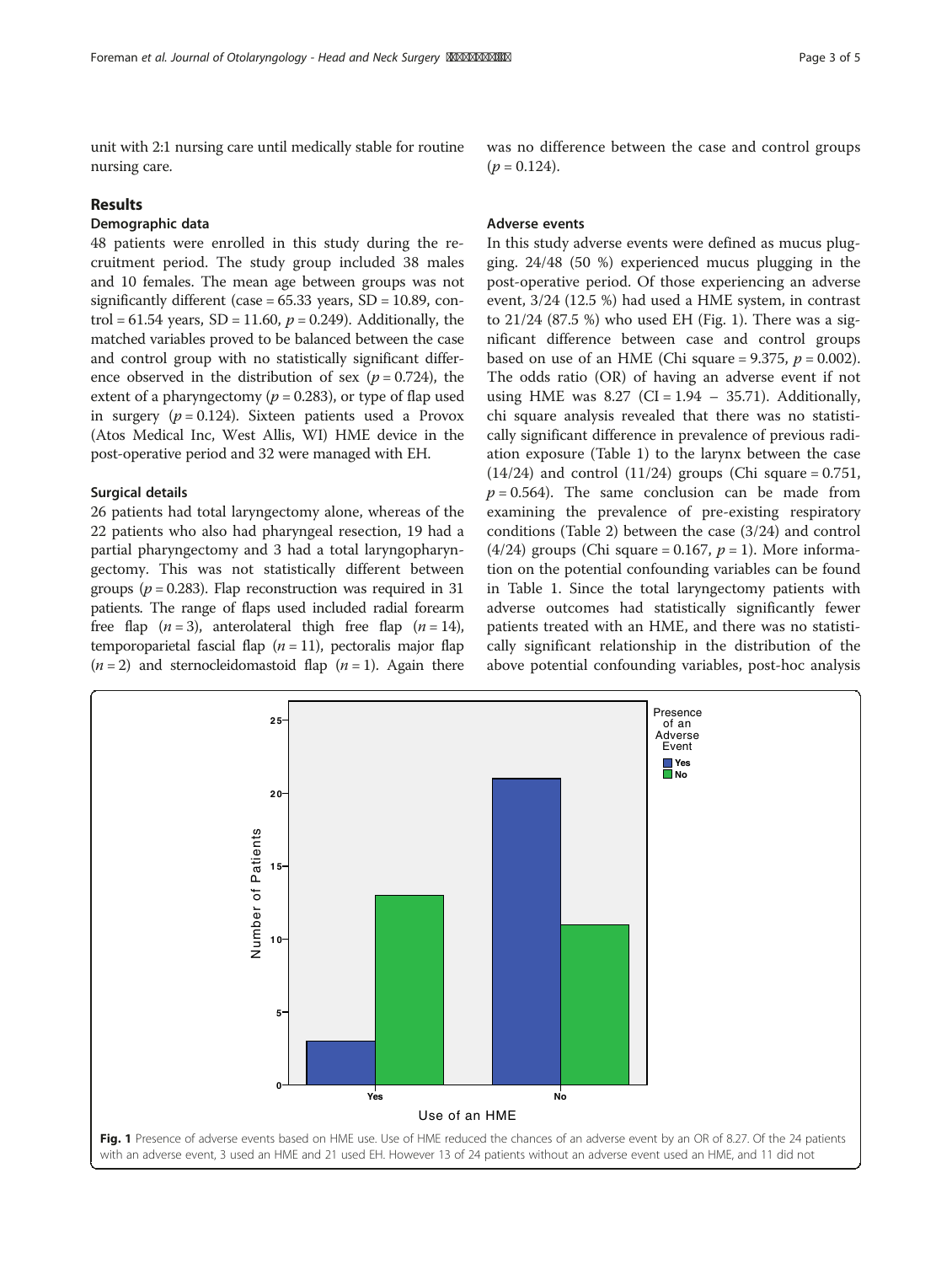|                                   | Case       | Control     |
|-----------------------------------|------------|-------------|
| Proportion who received radiation | 14 of 24   | 11 of $24$  |
| Average Dosage                    | 46.9 Gv    | 58.4 Gy     |
| Range                             | 8 Gy-70 Gy | 20 Gy-70 Gy |
|                                   |            |             |

<span id="page-3-0"></span>Table 1 Prevalence of Previous Radiation to the Larynx

was warranted. The results from this are reported in the sections below.

# Post-operative care outcomes

Patients using HME had a non-significant reduction in their length of hospital stay  $(17.5 \text{ days}, SD = 12.90 \text{ vs.})$ 22.11 days, SD = 20.56;  $p = 0.418$ ) and fewer days in the intensive care unit (1.53 days,  $SD = 1.28$  vs. 1.67,  $SD = 2.76$ ;  $p = 0.848$ ). There was no difference between the daily frequencies of stoma care requirements (2.34 episodes, SD = 0.63 vs. 2.30, SD = 0.51;  $p = 0.781$ ). These postoperative care outcomes are also listed in Table 3.

#### Respiratory outcomes

The HME group had a non-significant reduction in cumulative days of suctioning  $(9.81$  days,  $SD = 5.05$  vs. 10.09, SD = 8.30;  $p = 0.902$ ). However, there was a significant reduction in the days requiring chest physiotherapy in the HME user group  $(1.75 \text{ days}, SD = 1.24 \text{ vs. } 3.20 \text{ days},$ SD = 0.59;  $p = 0.034$ ). There was no significant difference between groups based on frequency of nurse-led chest physiotherapy, amount of mucus, sleep quality or need for escalation of humidification. These respiratory outcomes are listed in Table 3.

#### Cost analysis

The cost of a single HME cassette is C\$3.13. The patients used a mean of 28.9 cassettes  $(SD = 11.77)$  during their hospital stay producing a mean in-hospital cost of C\$90.51  $(SD = C$36.85)$  for the device itself.

#### **Discussion**

Respiratory function following TL is a significant problem for both patients and surgeons that represents an area of ongoing investigation in order to try to optimize outcomes in this set of patients. The physiological insult that results from TL can have a devastating effect on the lower respiratory tract, which is unaccustomed to the cold, dry, and unfiltered air that it is presented with following disconnection of the upper and lower airways. The increase in mucus production and viscosity along with secondary dysfunction

Table 2 Prevalence of Pre-existing respiratory conditions

| Type of Respiratory Condition  | Tase | Control |
|--------------------------------|------|---------|
| Number of patients with COPD   |      |         |
| Number of Patients with Asthma |      |         |

Table 3 Clinical outcomes for HME vs. EH

| Variable                                           | Mean HME            | Mean FH             | P Value |
|----------------------------------------------------|---------------------|---------------------|---------|
| Days in Hospital                                   | $17.5$ (SD = 12.90) | $22.11(SD = 20.56)$ | 0.418   |
| Days in ICU                                        | $1.53$ (SD = 1.28)  | $1.67$ (SD = 2.79)  | 0.848   |
| Suctioning Per Day                                 | $2.47$ (SD = 1.07)  | $2.30$ (SD = 0.94)  | 0.572   |
| Frequency of Stoma Care<br>(times cleaned per day) | $2.34$ (SD = 0.63)  | $2.30$ (SD = 0.51)  | 0.781   |
| Days Reguiring Suction                             | $9.81$ (SD = 5.05)  | $10.09$ (SD = 8.30) | 0.902   |
| Days of PT                                         | $1.75$ (SD = 0.31)  | $3.20$ (SD = 0.59)  | 0.034   |

of the mucociliary elevator reveals itself clinically as frequent, involuntary coughing, excess sputum production and repeated forced expectoration to try to clear the airways [[2](#page-4-0), [7](#page-4-0)]. All of these affect the patient's quality of life and ability to return to his or hers pre-operative level of functioning following TL. These symptoms typically increase over a period of six to twelve months before stabilizing thereafter. It is important to remember that the majority of patients undergoing TL for laryngeal cancers are current or reformed cigarette smokers and therefore are likely to have a degree of concomitant lower airway disease. In the context of the aforementioned respiratory consequences of TL, it becomes clear that this operation can readily aggravate an already precarious functional state [\[8\]](#page-4-0).

Humidification following TL has traditionally been provided by way of an external humidification (EH) device where an electrical heater is connected to an air-driven evaporator that directly applies moisturized and warmed air to a mask over the cervical tracheostoma [\[6](#page-4-0)]. These systems are noisy, which impacts sleep, and confine the patient to the bed or close by to the EH. The HME device was developed as an alternative to EH that could provide the same, or better, humidification, warming and filtration to the inspired air via a body-worn device. This enables the patient to mobilize normally and also removes the EH unit from their room. The expired air moisturizes the HME filter, which then warms and filters particles during inspiration. An additional benefit is the slight increase in pulmonary resistance, which can provide a positive end expiratory pressure to splint the distal airways open [[2](#page-4-0)]. This final function does take some adjustment on the part of the patient. Patient compliance has been proven to be essential to the long-term benefits of HME use [[8, 9](#page-4-0)]. The early adoption of HME in the early post-operative period enables the patient to become immediately accustomed to the increased airway resistance the device provides rather than attempting to adapt to this at a later date.

Whilst the long-term efficacy of HME systems has been extensively reported, this study is the first to report a reduction in significant in-hospital adverse events. Whilst much focus of HME research has been in detailing the long-term efficacy, our study highlights the potential benefit of HME systems in minimizing respiratory decompensation early in